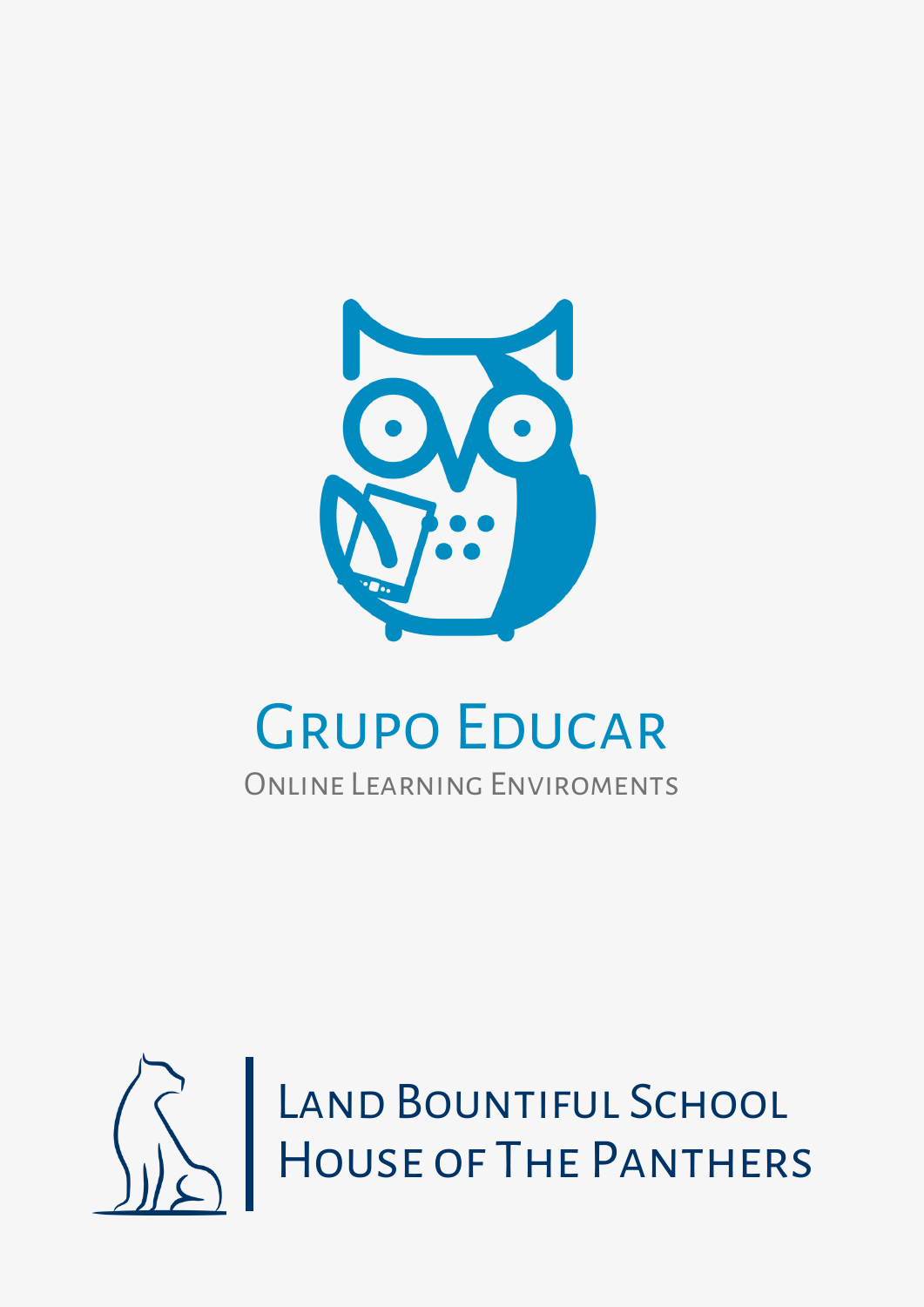# Outline

General Information Our Project Time Line Our Mission Our Vision Company Directors & Board Members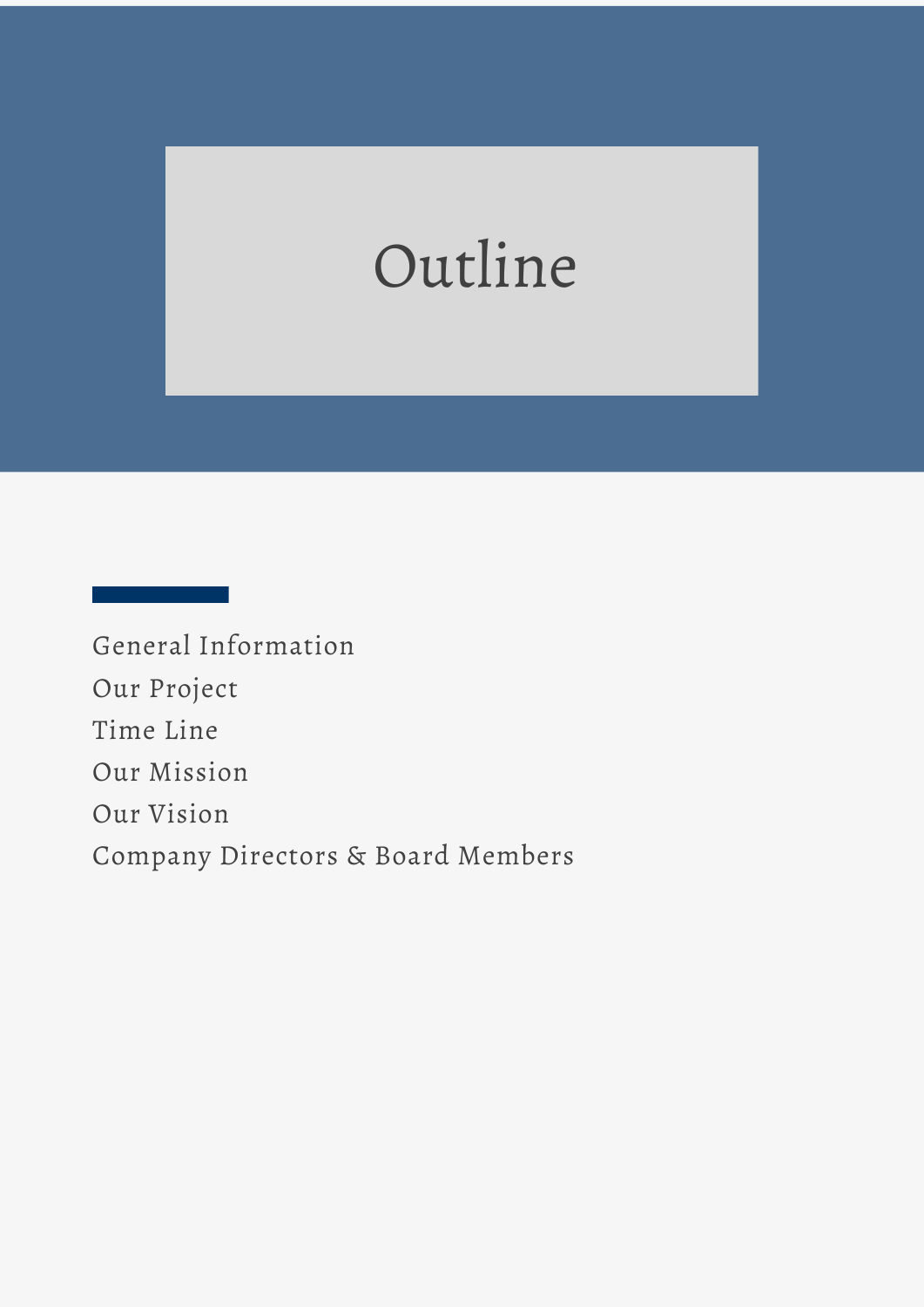## General Information

Company Name: Grupo Educar S. de R. L. Address: KM 4, Villa Vieja, Tegucigalpa, Honduras, C.A.

Company Type: Prived Limited Company Company Number: 080190146-25866 Company Status: Active

Branches: Grupo Educar Land Bountiful School Fundación Grupo Educar

Country of origin: Honduras Incorporation date: 01-17-2014 Nature of Business: Education & Technologies Tax Returns: N/A

Parners: Imagine Learning

Contact information E-mail: info@grupoeducar.com.hn Phone numbers: (+504) 87450156/96799775 (+504) 2228+2934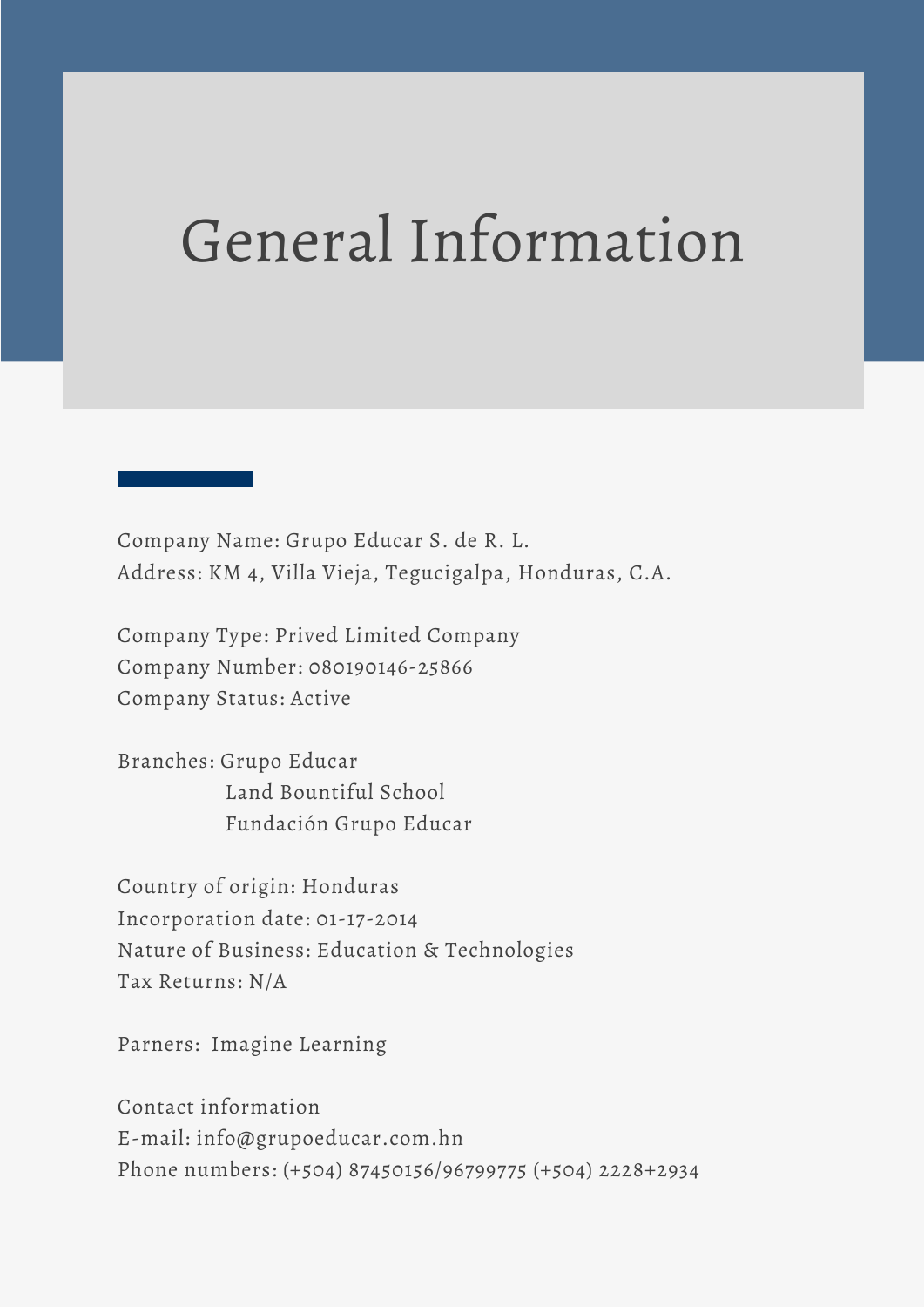### Our Project

Grupo Educar released research to meet the educational needs of preschool students in the community of Villa Vieja, Tegucigalpa, Honduras.

Through our journey, the last eight years Grupo Educar and Land Bountiful School have been blessed with partners, coworkers, sponsors, and friends that have pushed us to fight for our dream of change education now we look forward to partnering with those who share our vision of giving opportunities to children to realize their potential. Let's do it!

Land Bountiful School OUR PROJECT

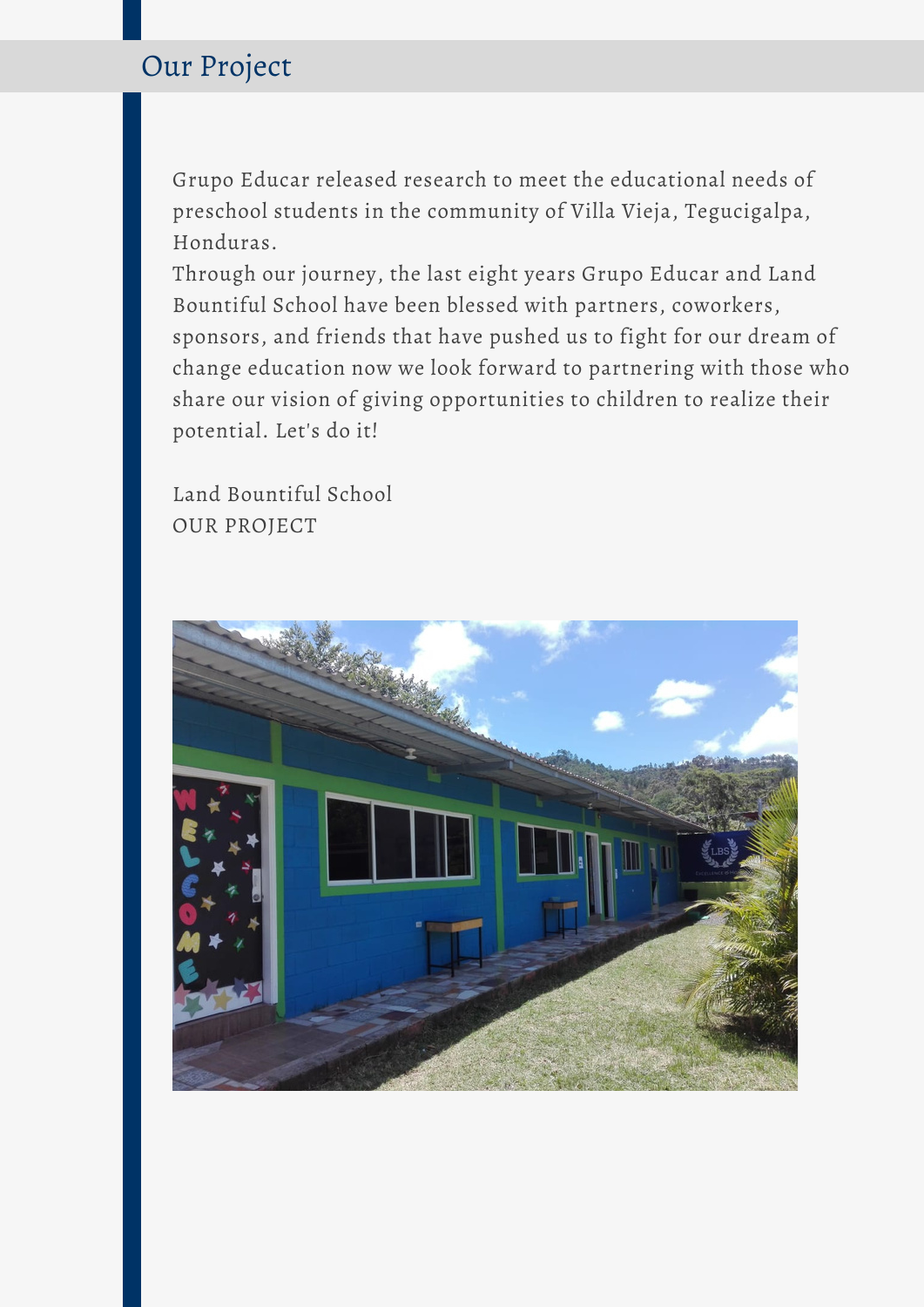### Time Line

#### November 2021

LBS from Grupo Educar presented a Thanksgiving Project to the community. Together with staff members, parents, and students agreed to sponsor a scholarship for a student from the public sector.

\*The school committed to providing the curriculum and the first six months of the school program to ensure the student will succeed in the Bilingual program.

#### September 2021

LBS sponsored a pilot English program for public schools for three months, with more than 800 students enrolled.

#### October 2020

LBS sponsored a pilot English program for public schools for the first time, with more than 300 students enrolled.

#### February 2020

Grupo Educar signed a contract with Imagine Learning to distribute Imagine Learning services within Honduras.

#### November 2019

As a Thanksgiving project, LBS donated school desks to a public school in the community.

#### August 2018

A shift in LBS teaching philosophy took place with the implementation of educational software (Imagine Language + Literacy) to improve learning English.

#### August 2016

LBS became part of the Honduran National Federation of Private Educational Institutions (FENIEPH).

#### August 2015

LBS received its first sponsors to accommodate students within its program (Students sponsored successfully acquired English as a Foreign Language and are now preparing for higher education).

#### August 2015

LBS was recognized by the Honduras Secretary of Education as an institution allowed to provide bilingual educational services for English language learners from PK through 9th grade, and all other activities related to education within these ages.

#### November 2013

Grupo Educar released research to meet the educational needs of preschool students in the community of Villa Vieja, Tegucigalpa, Honduras.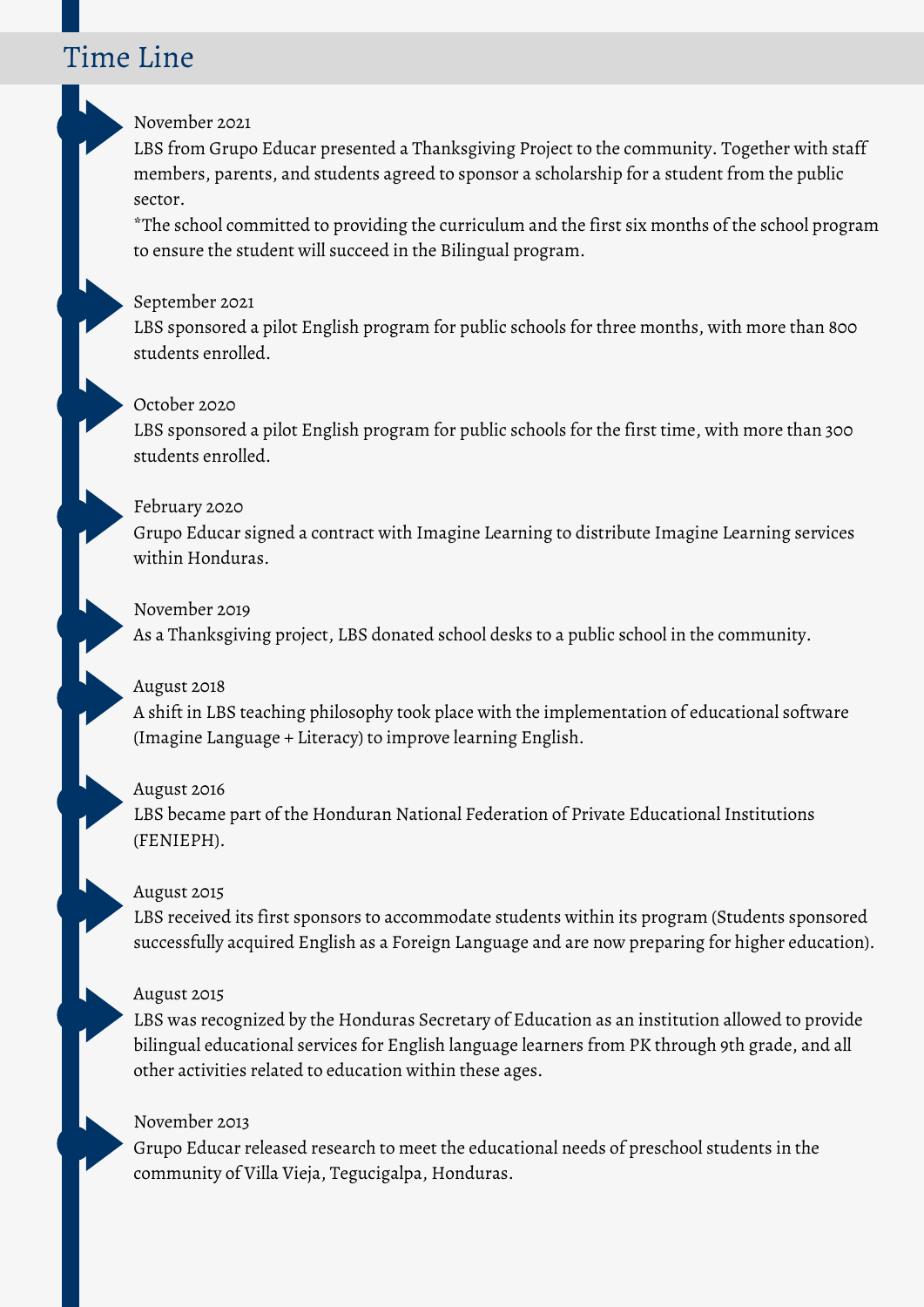## Our Mission

We have great dreams and the determination to pursue them. Our goal is to empower each student within our reach in the achievement of their plans for sucess.

Developing friendly learning experiences for teachers, students, parents, and families, we ensure success in school environments for all involved in the perplexing task of becoming.

Rosalinda J. Rosales de Zavala CEO

We are a team of professionals in the fields of education and technology working to build a new way for educators to teach and for students to engage in their learning pathways.

Our job is to establish the best educational opportunities in every community to make an impact on the development of future parents, leaders, citizens, and professionals.

Mosíah J. Zavala IT DIRECTOR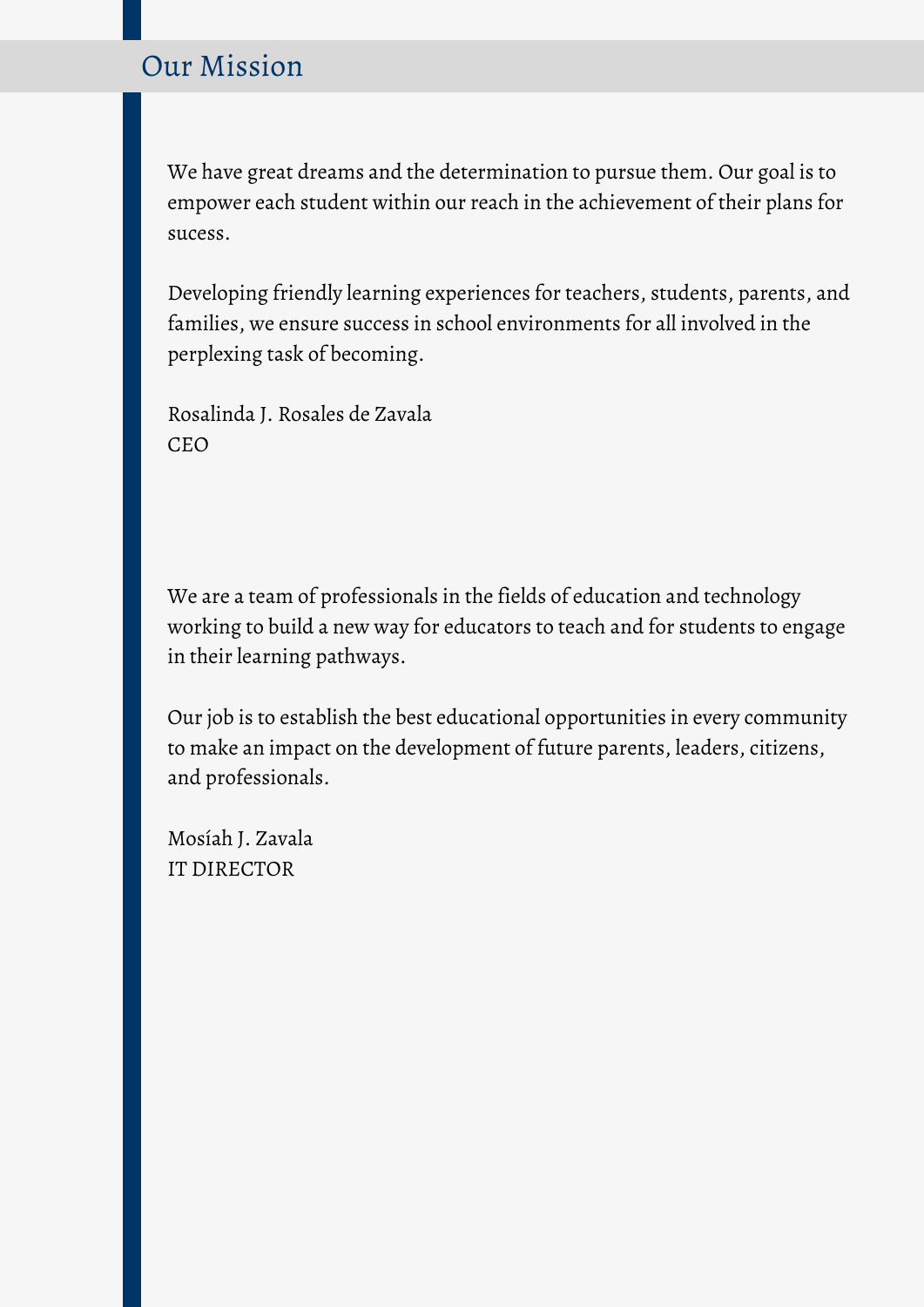## Our Vision

To be the leading institution in the promotion of high-quality learning programs in which students strive for excellence, develop character, and reach their full potential

Prepare future parents, leaders, and community members as citizens of the world; equiped with the human, technological, academic, and cultural skills to promote specific transformations in their spaces of interactions.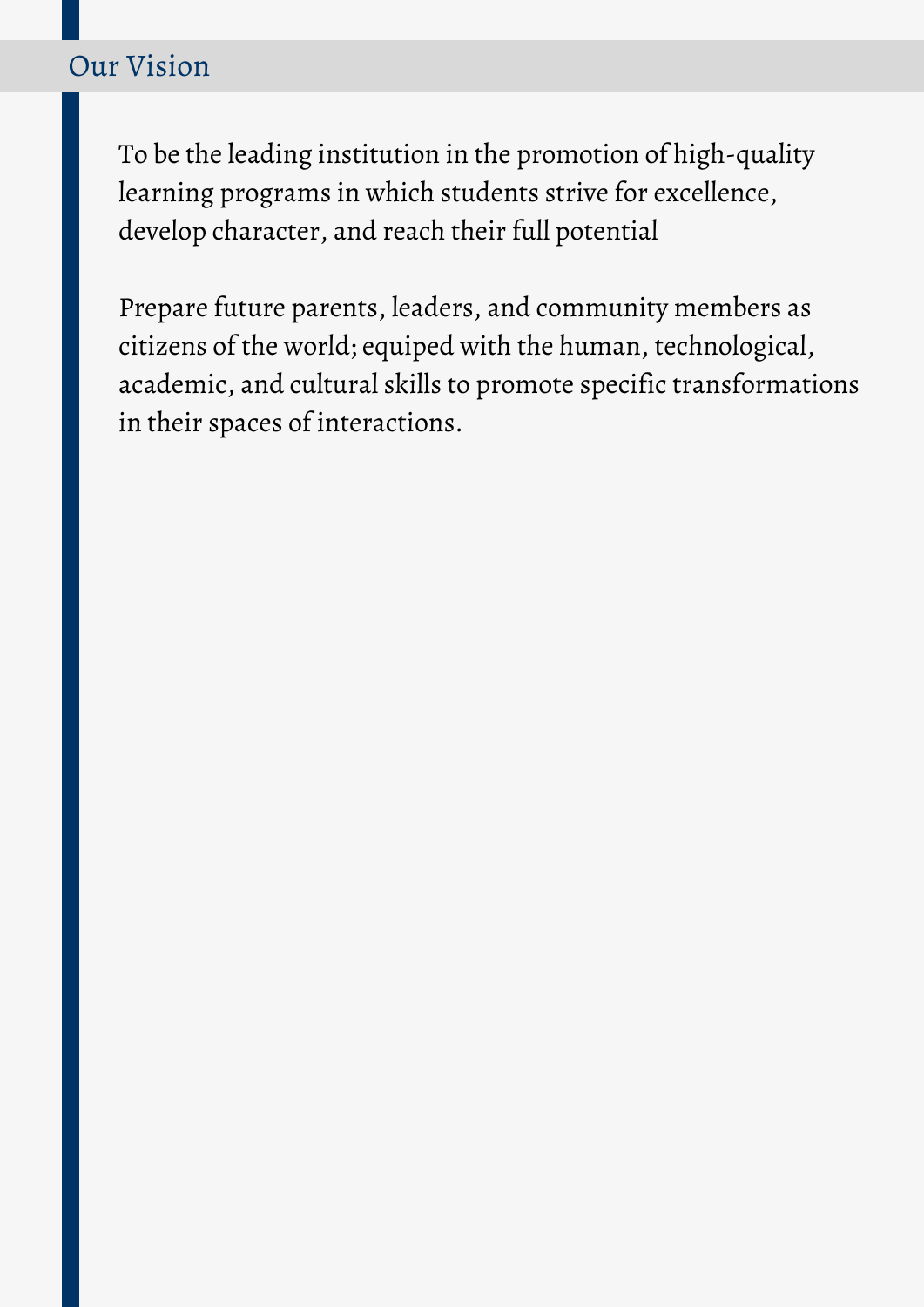# Company Directors  $\delta$ Board Members

MR. MOSIAH J. ZAVALA I.T. DIRECTOR 08.01.2018 - 11.30.2021 mzavala@grupoeducar.com.hn (+504) 97860-698 Nationality: Honduran Postcode: 11101

MRS. ROSALINDA J. ROSALES DE ZAVALA C.E.O. 01.14.2014 - 11.30.2021 rrosales@grupoeducar.com.hn (+504) 87336-466 Nationality: Honduran Postcode: 11101

MR. ERNESTO A. ENAMORADO Honorary Member 08.01.2018 - 11.30.2021 aenamorado@unimetro.edu.hn (+504) 33901-100 Nationality: Honduran Postcode: 11101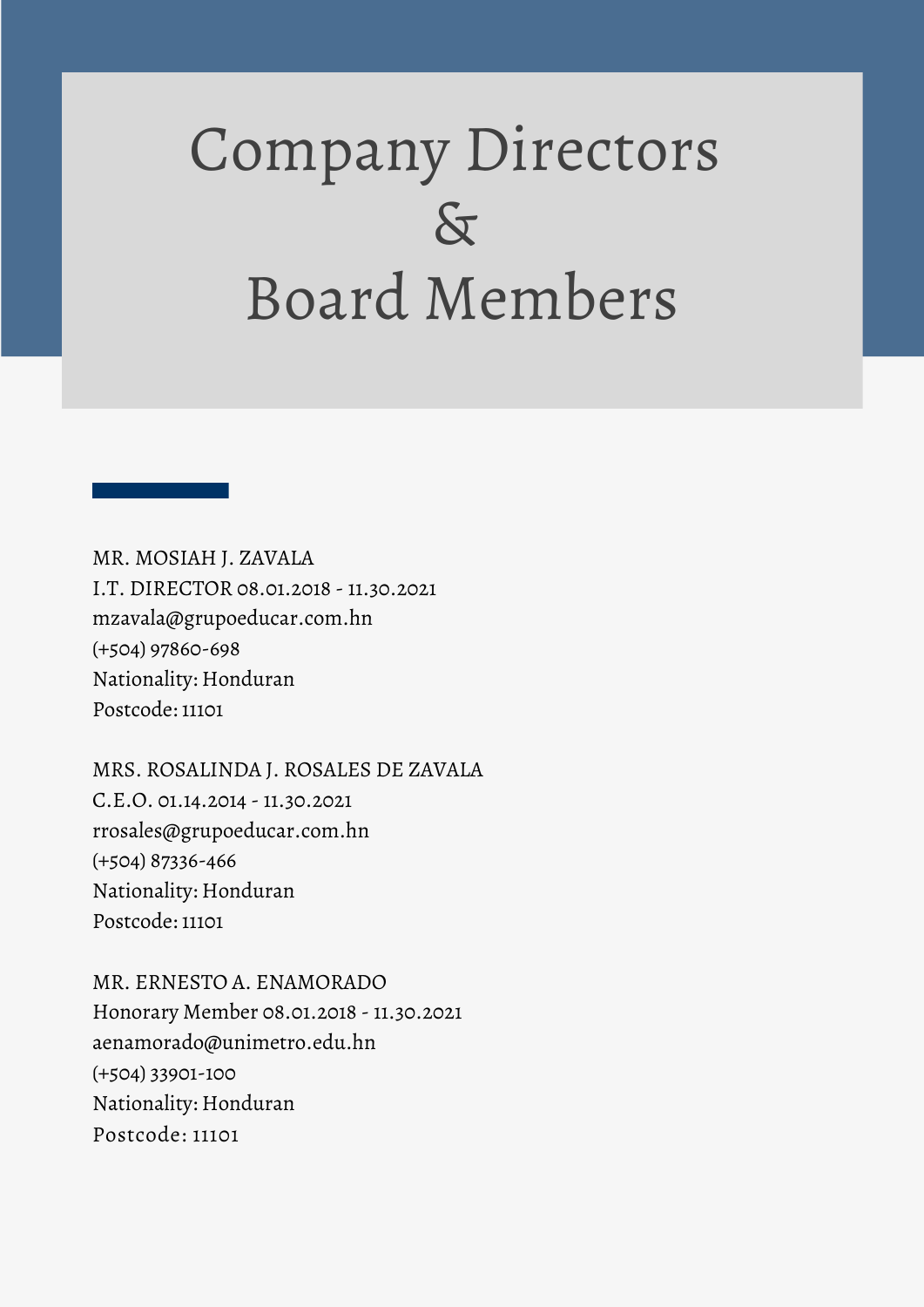MR. JOSE D. RAMÍREZ Math Specialist 08.01.2017 - 11.30.2021 dramirez@lbs.edu.hn (+504) 97244-198 Nationality: Honduran Postcode: 11101

#### MRS. CARMEN ARNOUDTS

Early Childhood Specialist 08.01.2019 - 11.30.2021 mrscarmen@lbs.edu.hn (+504) 95746-782 Nationality: Honduran Postcode: 12101

#### MRS. ELSY D. CRUZ

Spanish and Literature Specialist 08.01.2020 - 11.30.2021 ecruz@lbs.edu.hn (+504) 96413-008 Nationality: Honduran Postcode: 11101

#### MR. MANUEL FLORES

English Specialist 08.01.2020 - 11.30.2021 cflores@lbs.edu.hn (+504) 31836-001 Nationality: Honduran Postcode: 12101

#### MRS. JEISSEL TREJO

English Specialist 08.01.2021 - 11.30.2021 jtrejo@lbs.edu.hn (+504) 99623-653 Nationality: Honduran Postcode: 11101

MRS. MARIA FERNANDA BARRIENTOS English Specialist 11.15.2021 - 11.30.2021 mbarrientos@lbs.edu.hn (+504) 33927-533 Nationality: Honduran Postcode: 11101